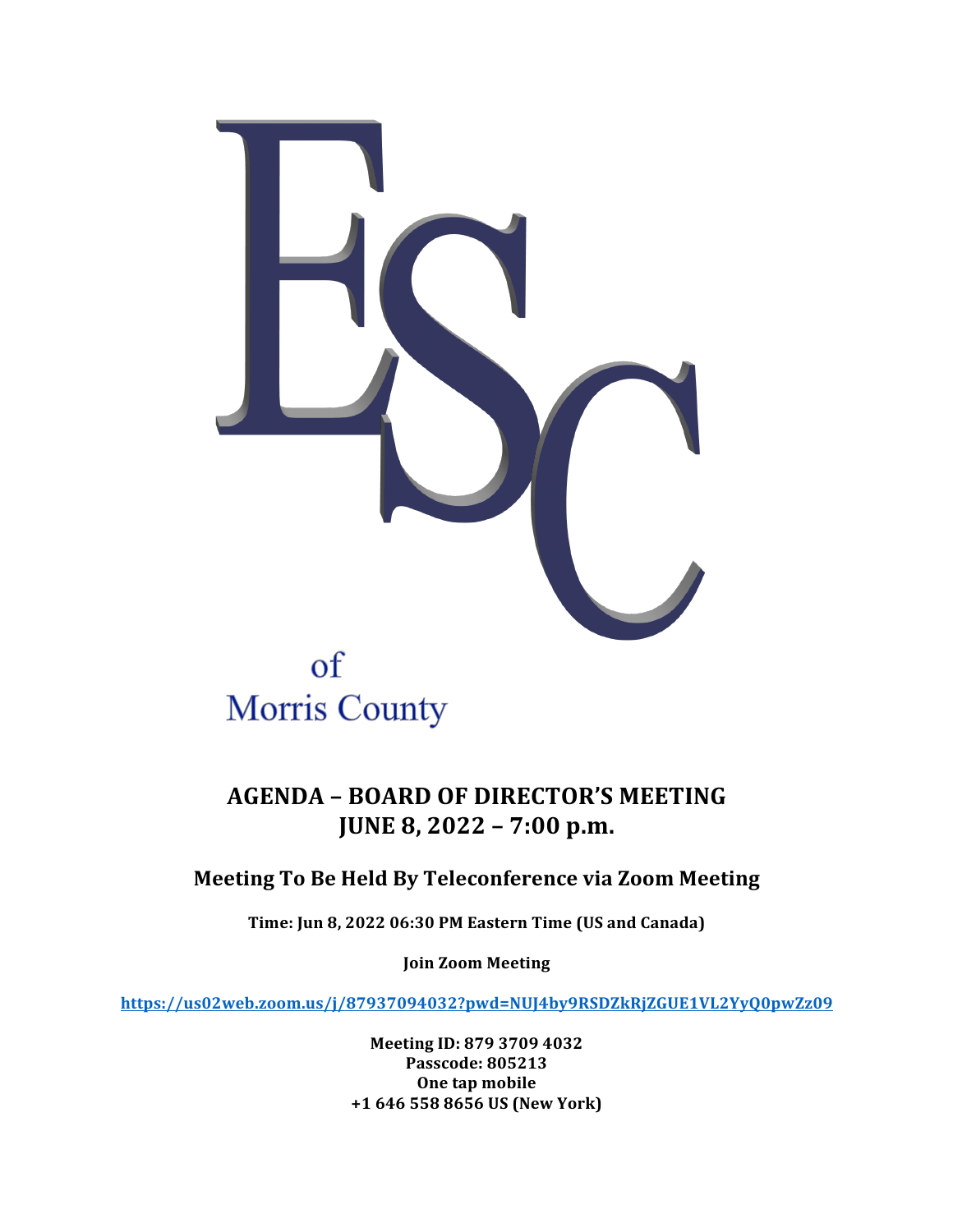#### **EDUCATIONAL SERVICES COMMISSION OF MORRIS COUNTY P.O. Box 1944, Morristown, NJ 07962-1944 (973) 540-8844**

#### **AGENDA –ORGANIZATION AND BOARD OF DIRECTORS MEETING JUNE 8, 2022**

#### **CALL TO ORDER**

Catarina Bilotta, Business Administrator/Board Secretary will call the Regular Meeting of the Board of Directors of the Educational Services Commission of Morris County by Zoom Meeting teleconference, June 8, 2022 at 7:00 pm.

#### **ROLL CALL**

The Business Administrator/Board Secretary will call the roll.

#### **NOTICE**

The Business Administrator/Board Secretary will note the legal notice from the prior meeting.

#### **1. NOMINATION FOR ELECTION OF BOARD OF DIRECTORS PRESIDENT**

The Business Administrator/Board Secretary will take nominations for the office of President. Nominee\_\_\_\_\_\_\_\_\_\_\_\_\_\_\_\_\_\_\_\_\_\_\_\_\_\_\_\_\_\_\_\_\_\_\_\_\_\_\_\_\_\_\_\_\_\_\_\_\_\_\_\_\_\_\_\_\_\_\_

Nominee

Are there any other nominations?

#### **2. CLOSE NOMINATIONS**

BE IT RESOLVED BY THE BOARD OF DIRECTORS to close nominations. Moved by \_\_\_\_\_\_\_\_\_\_\_\_\_\_\_\_\_ Seconded by \_\_\_\_\_\_\_\_\_\_\_\_\_\_\_\_\_\_\_\_\_\_\_\_\_\_\_\_\_ Roll Call \_\_\_\_\_\_

#### **3. ELECTION OF PRESIDENT BY ROLL CALL VOTE**

The Business Administrator/Board Secretary will call the vote for President.

was elected President by the following vote:

Moved by \_\_\_\_\_\_\_\_\_\_\_\_\_\_\_\_\_ Seconded by \_\_\_\_\_\_\_\_\_\_\_\_\_\_\_\_\_\_\_\_\_\_\_\_\_\_\_\_\_ Roll Call \_\_\_\_\_\_

#### **4. NOMINATION FOR ELECTION OF BOARD OF DIRECTORS VICE PRESIDENT**

The President will take nominations for the office of Vice President.

Nominee \_\_\_\_\_\_\_\_\_\_\_\_\_\_\_\_\_\_\_\_\_\_\_\_\_\_\_\_\_\_\_\_\_\_\_\_\_\_\_\_\_\_\_\_\_\_\_\_\_\_\_\_\_\_\_\_\_\_\_\_

Nominee \_\_\_\_\_\_\_\_\_\_\_\_\_\_\_\_\_\_\_\_\_\_\_\_\_\_\_\_\_\_\_\_\_\_\_\_\_\_\_\_\_\_\_\_\_\_\_\_\_\_\_\_\_\_\_\_\_\_\_\_

Are there any other nominations?

#### **5. CLOSE NOMINATIONS**

|           | BE IT RESOLVED BY THE BOARD OF DIRECTORS to close nominations. |  |
|-----------|----------------------------------------------------------------|--|
| Moved by  | Seconded by                                                    |  |
| Roll Call |                                                                |  |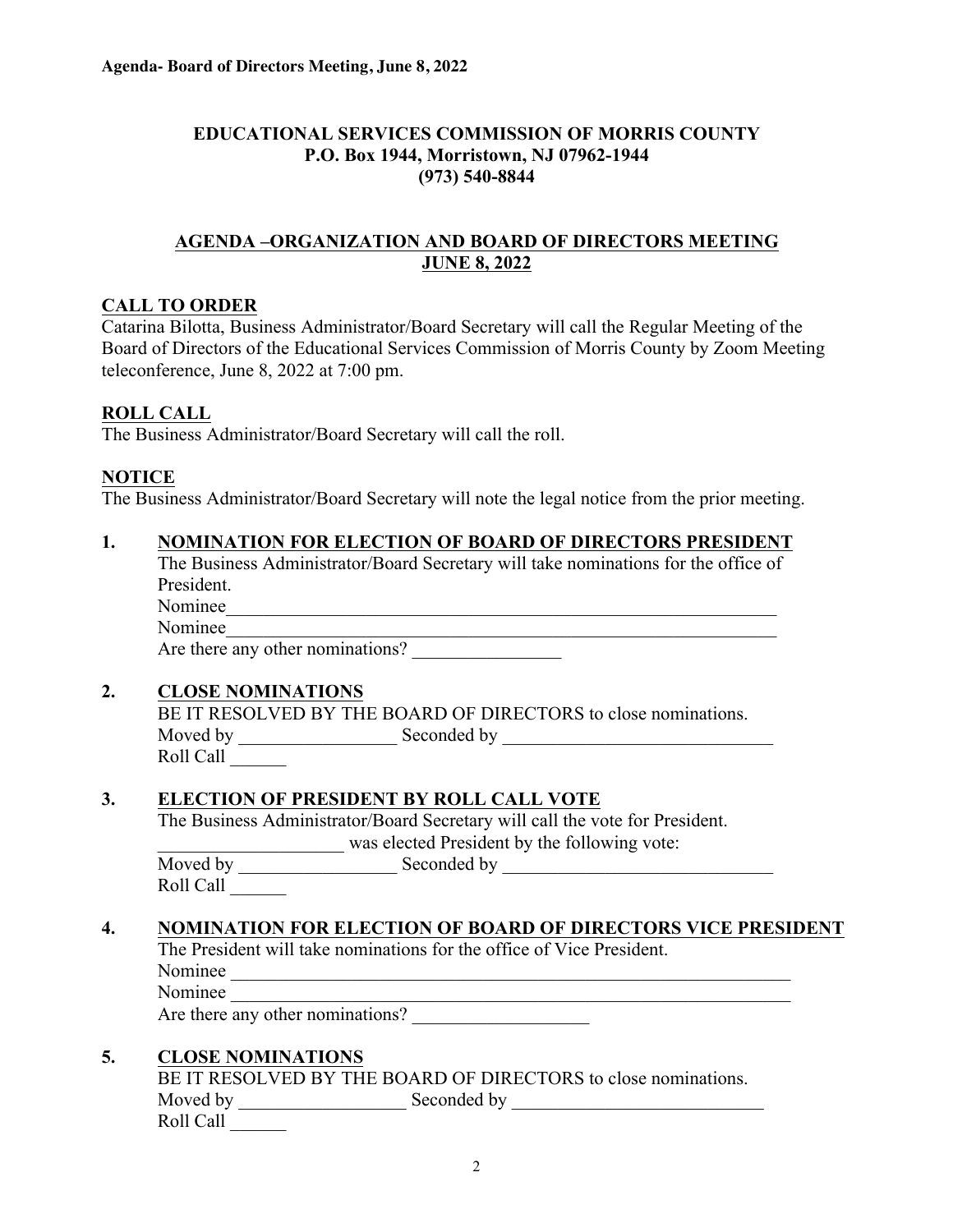#### **6. VOTE FOR VICE PRESIDENT**

The Business Administrator/Board Secretary will call the vote for Vice President. \_\_\_\_\_\_\_\_\_\_\_\_\_\_\_\_\_\_\_\_ was elected Vice President by the following vote: Moved by \_\_\_\_\_\_\_\_\_\_\_\_\_\_\_\_\_\_\_ Seconded by \_\_\_\_\_\_\_\_\_\_\_\_\_\_\_\_\_\_\_\_\_\_\_\_\_ Roll Call \_\_\_\_\_\_

#### **7. ESTABLISH TIME AND PLACE OF PUBLIC MEETINGS**

BE IT RESOLVED BY THE BOARD OF DIRECTORS to approve the Commission calendar and meeting dates, as listed. Please note: Meetings are held virtually through Zoom Meetings at 6:30 pm and indicated on our website: www.escmorris.com until further notice.

| Date               | Meeting                                    |
|--------------------|--------------------------------------------|
| August 10, 2022    | <b>Board of Directors</b>                  |
| September 14, 2022 | <b>Board of Directors</b>                  |
| October 12, 2022   | <b>Board of Directors</b>                  |
| November 9, 2022   | <b>Board of Directors</b>                  |
| December 14, 2022  | <b>Board of Directors</b>                  |
| January 11, 2023   | Representative Assembly/Board of Directors |
| February 8, 2023   | <b>Board of Directors</b>                  |
| March 8, 2023      | Representative Assembly/Board of Directors |
| April 12, 2023     | <b>Board of Directors</b>                  |
| May 10, 2023       | <b>Board of Directors</b>                  |
| June 14, 2023      | Representative Assembly/Board of Directors |
| <b>MOVED</b>       | <b>SECONDED</b>                            |

ROLL CALL \_\_\_\_\_\_

signatures, for this Commission as follows:

#### **8. DESIGNATION OF DEPOSITORY AND SIGNATURE REQUIREMENTS**

BE IT RESOLVED BY THE BOARD OF DIRECTORS that Bank of America be designated as the depository of the Educational Services Commission of Morris County and the Officers and Agents of this Commission be and hereby are, and each of them is, authorized to deposit any of the funds of this Commission in said Bank; AND BE IT FURTHER RESOLVED that until the further order of this Board of Directors, any funds of this Commission deposited in said Bank be subject to withdrawal or charge at any time and from time to time upon checks, notes, drafts, bills of exchange, acceptances, undertakings, or other instruments of orders for the payment of money when signature or

| Account<br>1. General Funds<br><b>Bank of America</b> | Required Signature<br>Any two of the following with at least<br>one Board member:                            |                        |
|-------------------------------------------------------|--------------------------------------------------------------------------------------------------------------|------------------------|
|                                                       | <b>Board President</b>                                                                                       | Superintendent         |
|                                                       | Board V.P.                                                                                                   | <b>Board Secretary</b> |
| 2. Payroll<br>Bank of America                         | Any one of the following:<br>Board Secretary (or phone transfer)<br>Superintendent<br><b>Board President</b> |                        |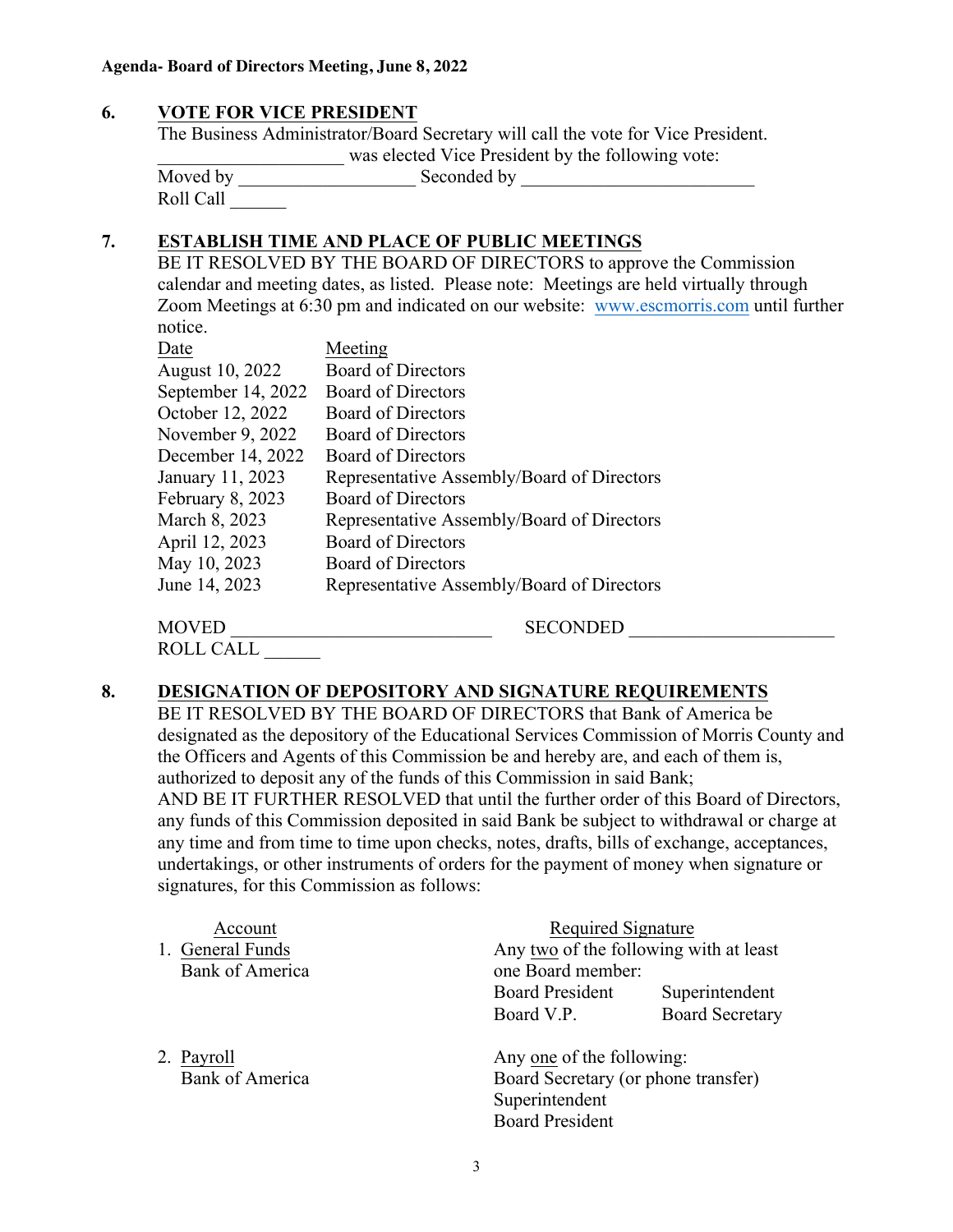|     | 3. Payroll Agency<br><b>Bank of America</b>                                                                                                                                                                                                                                                                               | Any one of the following:<br>Board Secretary (or phone transfer)<br>Superintendent<br><b>Board President</b>                                                                                                                                                |
|-----|---------------------------------------------------------------------------------------------------------------------------------------------------------------------------------------------------------------------------------------------------------------------------------------------------------------------------|-------------------------------------------------------------------------------------------------------------------------------------------------------------------------------------------------------------------------------------------------------------|
|     | 4. Lunch Fund<br><b>Bank of America</b>                                                                                                                                                                                                                                                                                   | Any one of the following:<br><b>Board Secretary</b><br>Superintendent<br><b>Board President</b>                                                                                                                                                             |
|     | MOVED<br>ROLL CALL                                                                                                                                                                                                                                                                                                        | SECONDED                                                                                                                                                                                                                                                    |
| 9.  | <b>LEGAL DEPOSITORY FOR INVESTMENT FUNDS</b><br>BE IT RESOLVED BY THE BOARD OF DIRECTORS to authorize the Business<br>Administrator/Board Secretary to deposit investment funds in any of the following<br>govern investments of public funds:<br><b>Bank of America</b><br><b>Bank of New York</b><br>MOVED<br>ROLL CALL | depositories as they accumulate in the General Account, in accordance with the rules which<br>SECONDED                                                                                                                                                      |
|     |                                                                                                                                                                                                                                                                                                                           |                                                                                                                                                                                                                                                             |
| 10. | <b>DESIGNATION OF LEGAL NEWSPAPER</b><br>County.                                                                                                                                                                                                                                                                          | BE IT RESOLVED BY THE BOARD OF DIRECTORS to designate the Morris County<br>Daily Record as the legal newspaper for the Educational Services Commission of Morris                                                                                            |
|     | ROLL CALL                                                                                                                                                                                                                                                                                                                 | SECONDED                                                                                                                                                                                                                                                    |
| 11. | <b>AUTHORIZATION OF EXECUTIVE COMMITTEE</b><br>Section 5.                                                                                                                                                                                                                                                                 | BE IT RESOLVED BY THE BOARD OF DIRECTORS that the Executive Committee be<br>empowered to administer the affairs of the Board of Directors between regularly convened<br>meetings of the Board in accordance with NJSA 18A:6-57 and Bylaw Article IV No. 040 |
|     |                                                                                                                                                                                                                                                                                                                           |                                                                                                                                                                                                                                                             |
| 12. | <b>AUTHORIZATION TO PAY CLAIMS UPON PRESENTATION</b><br>BE IT RESOLVED BY THE BOARD OF DIRECTORS that the Board Secretary be<br>authorized payments be listed and presented for Board ratification at the next regular<br>meeting of the Board of Directors.                                                              | authorized to pay claims against the Board of Directors upon presentation and that all such                                                                                                                                                                 |
|     | ROLL CALL                                                                                                                                                                                                                                                                                                                 |                                                                                                                                                                                                                                                             |
|     |                                                                                                                                                                                                                                                                                                                           |                                                                                                                                                                                                                                                             |

4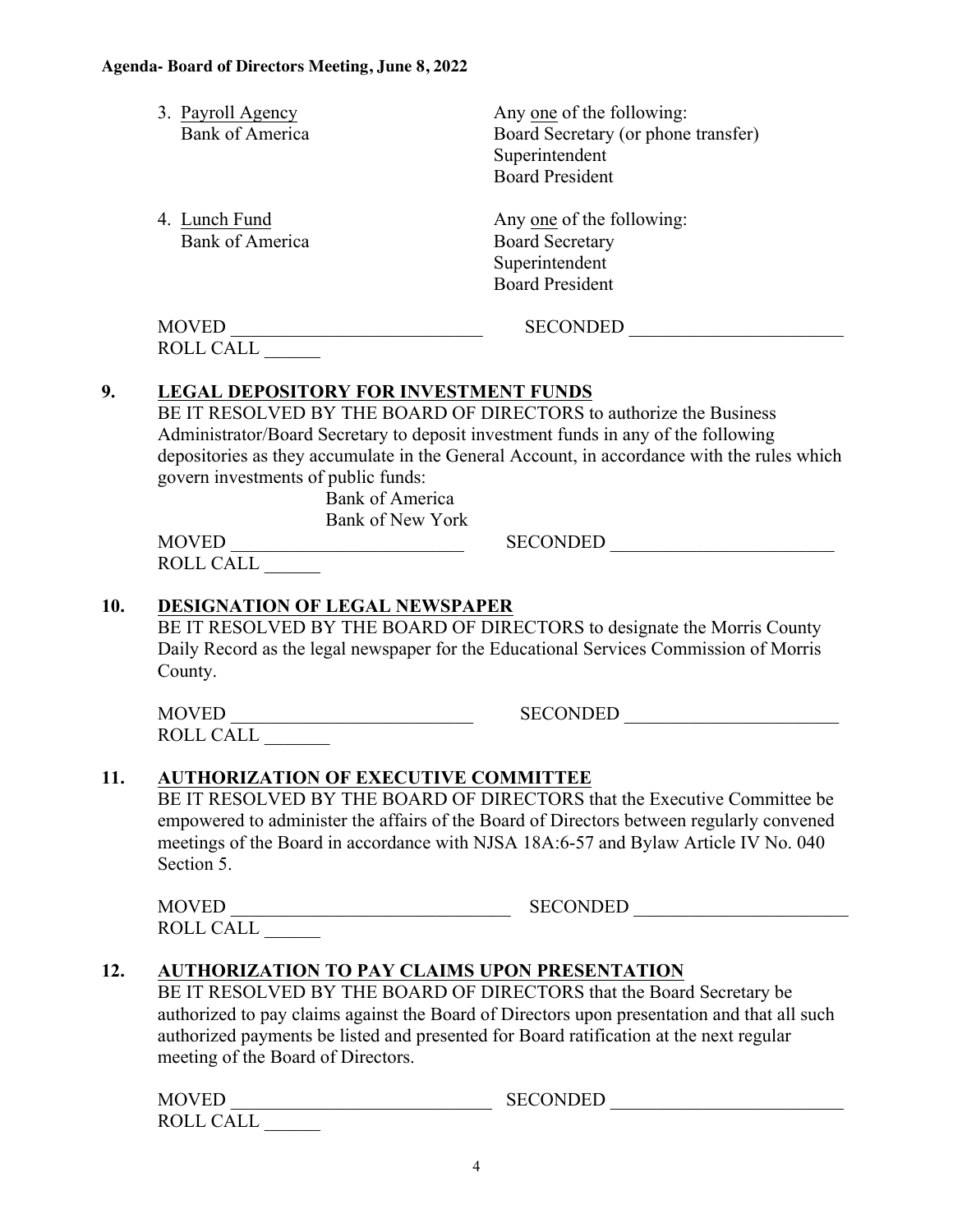#### **13. RE-AFFIRMATION OF BY-LAWS AND BOARD POLICY**

BE IT RESOLVED BY THE BOARD OF DIRECTORS that the existing By-Laws, and Board Policy be re-affirmed.

| <b>MOVED</b>     |     | <b>SECONDED</b> |  |
|------------------|-----|-----------------|--|
| <b>ROLL CALI</b> | ⊥∟∟ |                 |  |

#### **14. USE OF FACSIMILE SIGNATURES**

BE IT RESOLVED BY THE BOARD OF DIRECTORS to authorize the use of facsimile signatures with the following guidelines:

- 1. May be used on checks, contracts and any official document.
- 2. That the facsimile stamp remains in the possession of the individual, or the individual's designee.
- 3. Facsimile stamps located at the Educational Services Commission office must be secured in the safe.

| <b>MOVED</b>     | <b>SECONDED</b> |
|------------------|-----------------|
| <b>ROLL CALL</b> |                 |

#### **15. APPOINTMENT OF PROFESSIONALS**

BE IT RESOLVED BY THE BOARD OF DIRECTORS that the following resolution be adopted:

WHEREAS, the Board of Directors of the Educational Services Commission of Morris County requires the professional services;

WHEREAS, these persons are licensed in the State of New Jersey and have offered professional services to the Commission;

WHEREAS, funds are available to obtain such professional services;

WHEREAS, the Local Public Contracts Law (R.S. 40A:11-1 et seq.) requires that the resolution authorizing the awarding of contracts for professional services without competitive bids must be publicly advertised and filed with the Morris County Clerk; ACCORDINGLY, NOTICE IS GIVEN, that the Board of Directors of the Educational Services Commission of Morris County resolve and/or ratify the following:

- A. That the legal firm of Schenck, Price, Smith & King, LLP of Florham Park, NJ, be appointed as attorneys for the Educational Services Commission of Morris County for the period July 1, 2022 to June 30, 2023 at the following rates:
	- 1. A retainer of \$5,000 per annum to cover ordinary and routine services.
	- 2. A rate of \$180 per hour for any services rendered over and above the type covered by the retainer.
- B. That the firm of Barre & Company, LLC be appointed as auditor for the period July 1, 2022 to June 30, 2023.
- C. That the firm of Brown & Brown Benefit Advisors be appointed as the health benefits consultant for the period July 1, 2022 to June 30, 2023. The fees for such services are paid by insurance carriers.
- D. That the Educational Data Services, Inc. of Saddle Brook, NJ, be appointed as third party administrator for the Educational Cooperative Pricing System for the period July 1, 2022 to June 30, 2023. Payment for these services are included in the pricing system membership fee.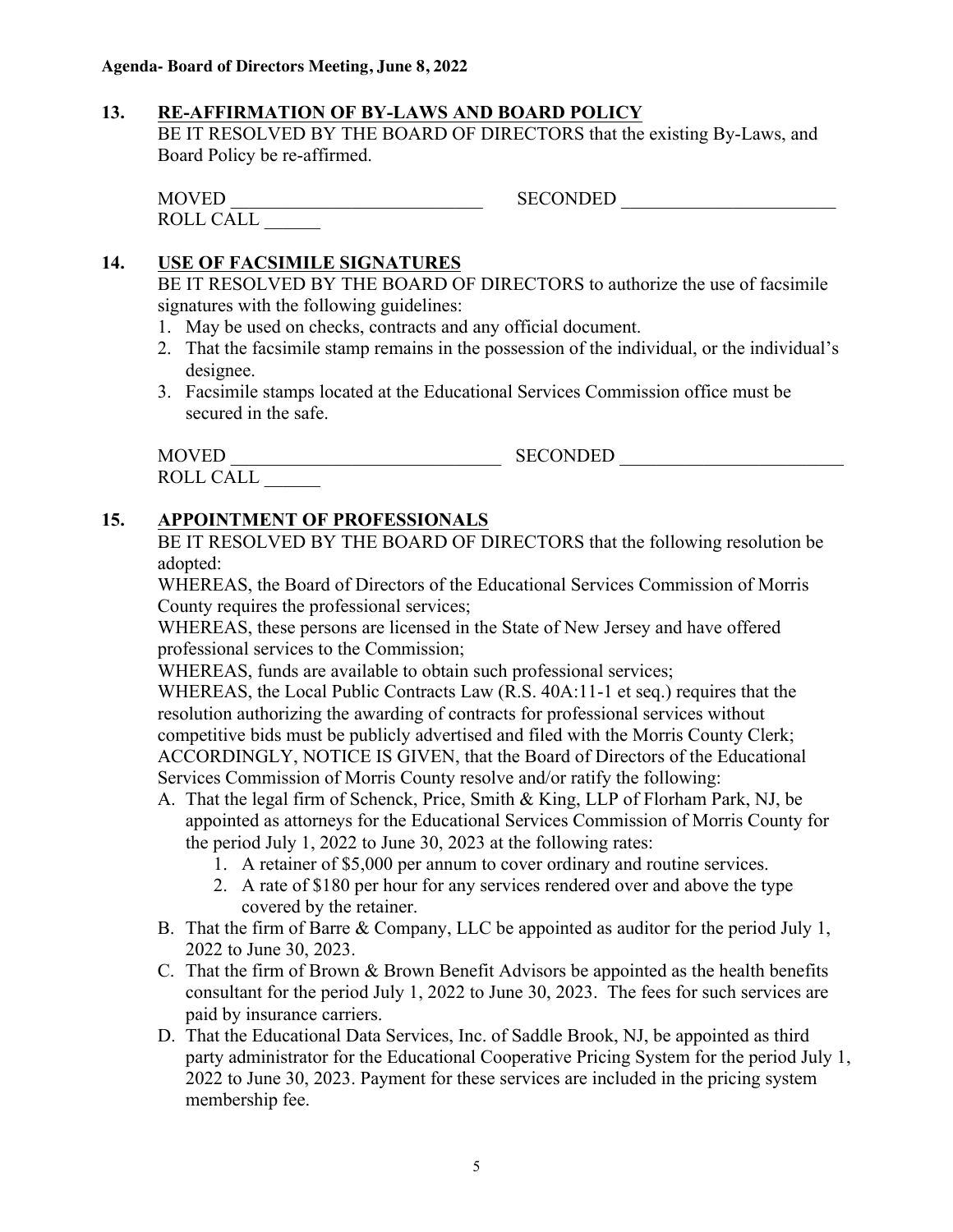These appointments are made without competitive bidding, as the services so retained are of a professional service nature as described in the Local Public Contracts Law encompassing professional services of a recognized licensed profession regulated by law. Such services are of a qualitative and specialized nature and, therefore, do not reasonably permit the drawing of specifications or receipt of competitive bids. This resolution shall forthwith be printed once in the Daily Record and a copy of this resolution shall be filed in the office of the Morris County Clerk.

| MOVED            | <b>SECONDED</b> |  |
|------------------|-----------------|--|
| <b>ROLL CALL</b> |                 |  |

#### **16. AUTHORIZE SUPERINTENDENT TO APPROVE LINE ITEM TRANSFERS**

BE IT RESOLVED BY THE BOARD OF DIRECTORS to authorize the Superintendent to approve the transfer of amounts among line items and program categories pursuant to Chapter 196, Laws of 1987. Any transfers approved by the administration will be reported to the Board of Directors for ratification and approval at the next regularly scheduled meeting and be recorded in the official minutes.

| <b>MOVED</b>          | <b>SECONDED</b> |  |
|-----------------------|-----------------|--|
| $CAI+$<br><b>ROLI</b> |                 |  |

#### **17. APPOINTMENT OF BOARD SECRETARY AND QUALIFIED PURCHASING AGENT (QPA)**

BE IT RESOLVED BY THE BOARD OF DIRECTORS that Catarina Bilotta be appointed as Board Secretary of the Educational Services Commission of Morris County Board of Directors from June 1, 2022 to June 30, 2023 and as Qualified Purchasing Agent, pursuant to N.J.A.C. 5:34-5.2, N.J.S.A. 18A:18A-3, 18A:18A-4.3 and P.L. 2009, c.166 with a bid threshold of \$44,000.

MOVED EXECONDED EXECONDED ROLL CALL \_\_\_\_\_\_

#### **18. APPOINTMENT OF AFFIRMATIVE ACTION OFFICER**

BE IT RESOLVED BY THE BOARD OF DIRECTORS that Marci Spadafora be appointed as Affirmative Action Officer for the 2022-2023 school year.

MOVED EXECONDED EXECONDED ROLL CALL \_\_\_\_\_\_

#### **MINUTES**

#### **19. APPROVAL OF MINUTES OF THE BOARD OF DIRECTORS MEETING OF MAY 11, 2022**

BE IT RESOLVED BY THE BOARD OF DIRECTORS to approve the Minutes of the Board of Directors Meeting of May 11, 2022.

MOVED \_\_\_\_\_\_\_\_\_\_\_\_\_\_\_\_\_\_\_\_\_\_\_\_\_\_ SECONDED \_\_\_\_\_\_\_\_\_\_\_\_\_\_\_\_\_\_\_\_\_\_\_ ROLL CALL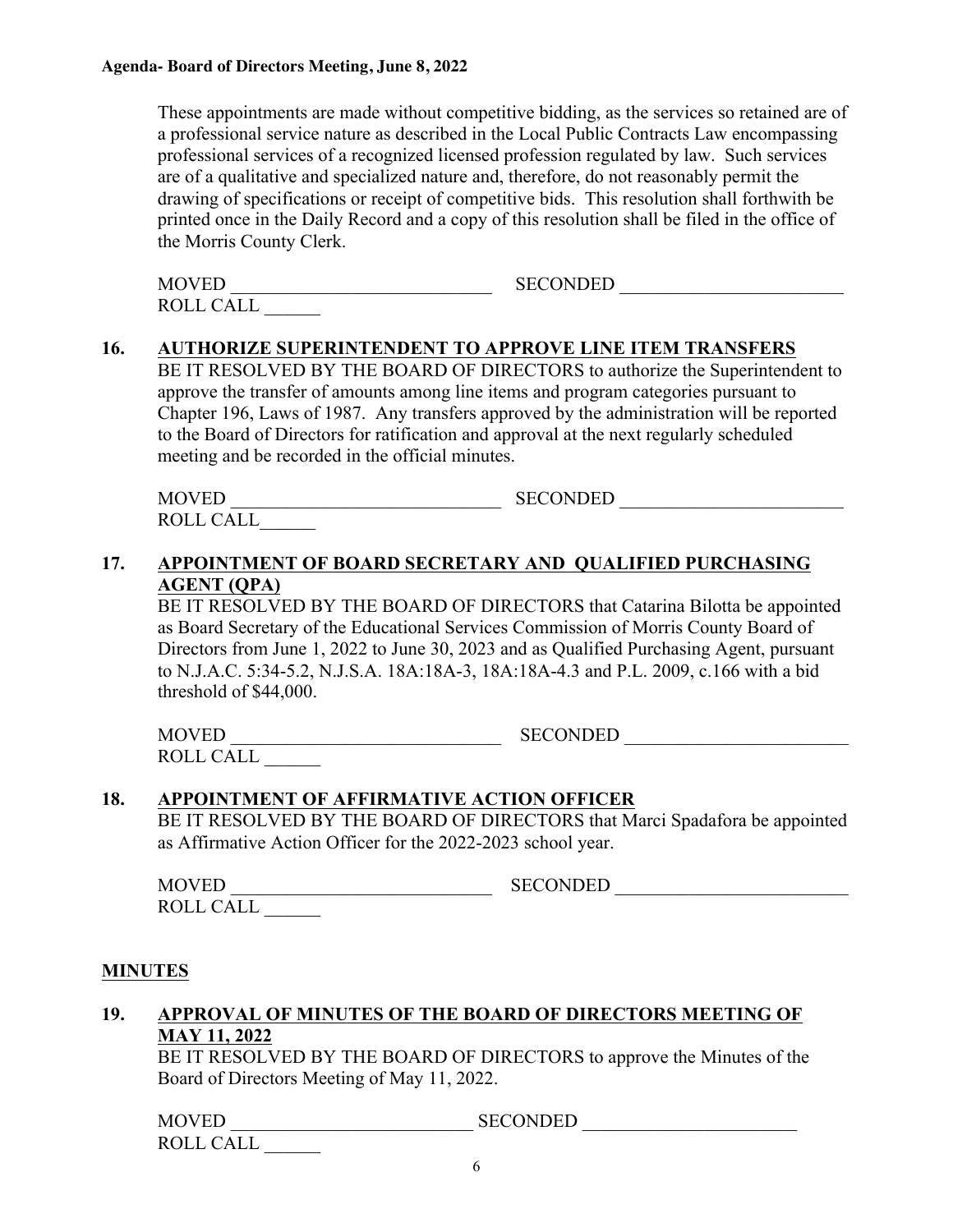#### **20. APPROVAL OF CLOSED MINUTES OF THE BOARD OF DIRECTORS MEETING OF MAY 11, 2022**

BE IT RESOLVED BY THE BOARD OF DIRECTORS to approve the Closed Minutes of the Board of Directors Meeting of May 11, 2022.

MOVED SECONDED SECONDED ROLL CALL \_\_\_\_\_\_

#### **SUPERINTENDENT'S REPORT**

#### **PUBLIC**

#### **COMMISSION**

**21. APPROVAL OF LINE ACCOUNT TRANSFERS FOR THE 2021/2022 BUDGET** BE IT RESOLVED BY THE BOARD OF DIRECTORS to approve the line account transfers to the 2021/2022 budget as detailed on the attached: **EXHIBIT A**

| <b>MOVED</b>     | SECONDED |
|------------------|----------|
| <b>ROLL CALI</b> |          |

#### **22. APPROVAL OF THE BOARD SECRETARY'S AND TREASURER'S REPORT**

BE IT RESOLVED BY THE BOARD OF DIRECTORS, that the Board acknowledges receipt of the certification from the Board Secretary that no line item account has encumbrances and expenditures, which in total exceed the line item appropriation in violation of N.J.A.C.:6A:23-2.11(a) further the Board of Directors, after review of the Board Secretary's and Treasurer's monthly financial reports and upon consultation with the appropriate district, certifies that no major account or fund has been over expended in violation of N.J.A.C.:6A:23.2.11(b), and that sufficient funds are available to meet the Board of Director's financial obligations for the remainder of the fiscal year, therefore it is recommended that the Secretary's and Treasurer's Reports for the month ending **April 30, 2022** showing a cash balance of **\$2,519,732.25** be approved as attached **EXHIBIT B**

| MOVED     | <b>SECONDED</b> |
|-----------|-----------------|
| ROLL CALL |                 |

#### **23. APPROVAL OF ACTION ON PAYMENT OF BILLS**

BE IT RESOLVED BY THE BOARD OF DIRECTORS that the following List of Bills be approved: **EXHIBIT C**

|              | May 31, 2022 - | \$3,830,823.92  |  |
|--------------|----------------|-----------------|--|
| <b>MOVED</b> |                | <b>SECONDED</b> |  |
| ROLL CALL    |                |                 |  |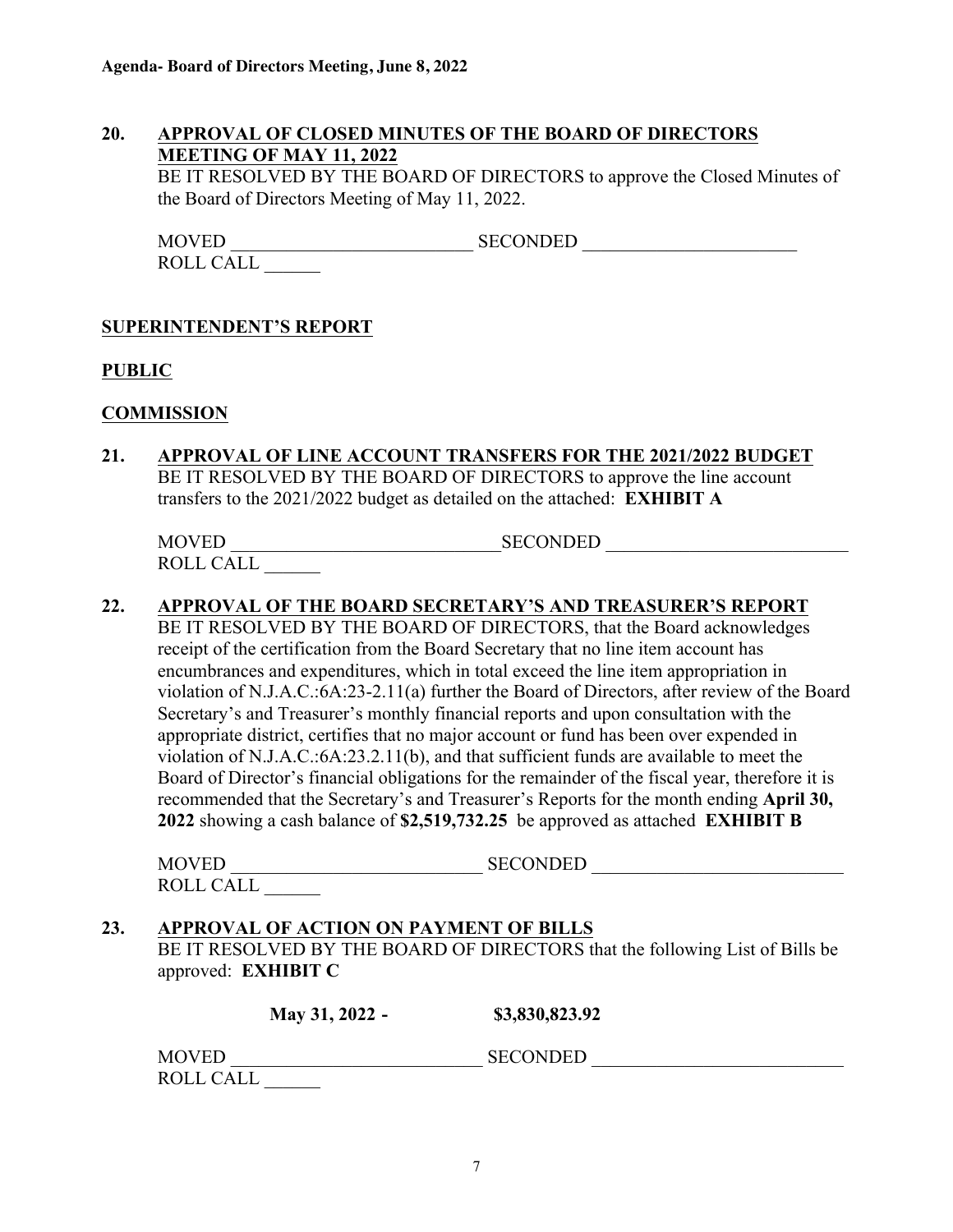#### **PERSONNEL**

#### **24. APPROVE EXTENDED SCHOOL YEAR 2022 STAFF**

BE IT RESOLVED BY THE BOARD OF DIRECTORS to approve the ESY 2022 staff as recommended by the Superintendent at the Board approved rates as follows:

| Name:            | <b>Position:</b> | Name:        | <b>Position:</b> |
|------------------|------------------|--------------|------------------|
| C. Caffrey       | Teacher          | P. Terry     | Personal Aide    |
| S.Neglia         | Teacher          | M. Diaz      | Personal Aide    |
| K. Ryan          | Teacher          | S. Aschoff   | Personal Aide    |
| D. Vetsas        | Teacher          | A. Crenshaw  | Personal Aide    |
| S. Gebbia        | Teacher          | M. Kest      | Personal Aide    |
| J. Goldbach      | Teacher          | V. Puco      | Personal Aide    |
|                  |                  | D. Barris    | Personal Aide    |
|                  |                  | K. Trofilmuk | Personal Aide    |
| S. Eisenhardt    | <b>OT</b>        | V. Garcia    | Personal Aide    |
| S. Patrick       | Speech           | G. Keuscher  | Personal Aide    |
| A. Rufino        | Speech           | C. Taglienti | Personal Aide    |
| L. Synder        | PT               | J. Elizondo  | Personal Aide    |
|                  |                  | A. Lopez     | Personal Aide    |
| <b>B.</b> Geurci | Sub Teacher      | G. Joseph    | Personal Aide    |
| R. McNelis       | Sub Teacher      | R. Merlucci  | Personal Aide    |
|                  |                  | A. Fabiani   | Personal Aide    |
| C. Taglienti     | Sub Aide         | J. Gallagher | Personal Aide    |
|                  |                  | D. Wood      | Personal Aide    |
|                  |                  | L. Giusti    | Personal Aide    |
|                  |                  | G. Kennedy   | Personal Aide    |

MOVED SECONDED SECONDED

ROLL CALL

#### **25. APPROVE ESC STAFF – 2022-2023**

BE IT RESOLVED BY THE BOARD OF DIRECTORS to approve personnel for the school year 2022-2023, as recommended by the Superintendent:

| <b>Name</b>                       | <b>Position</b>     |                 | Amount         | <b>Effective</b> |
|-----------------------------------|---------------------|-----------------|----------------|------------------|
| Susan Elmore                      | <b>EANS</b> Teacher |                 | \$44.49/Hr     | 7/1/2022         |
| Robert Flynn                      | <b>EANS</b> Teacher |                 | \$44.49/Hr     | 7/1/2022         |
| Lisa Casciano                     | <b>EANS</b> Teacher |                 | \$38.58/Hr     | 7/1/2022         |
| Denise Demarco                    | <b>EANS</b> Teacher |                 | \$38.58/Hr     | 7/1/2022         |
| Kattia Rojas de Gray Admin Assist |                     |                 | \$63,000/annum | 7/1/2022         |
| <b>MOVED</b>                      |                     | <b>SECONDED</b> |                |                  |

| <b>ROLL CALL</b> |  |
|------------------|--|
|                  |  |

**TRANSPORTATION**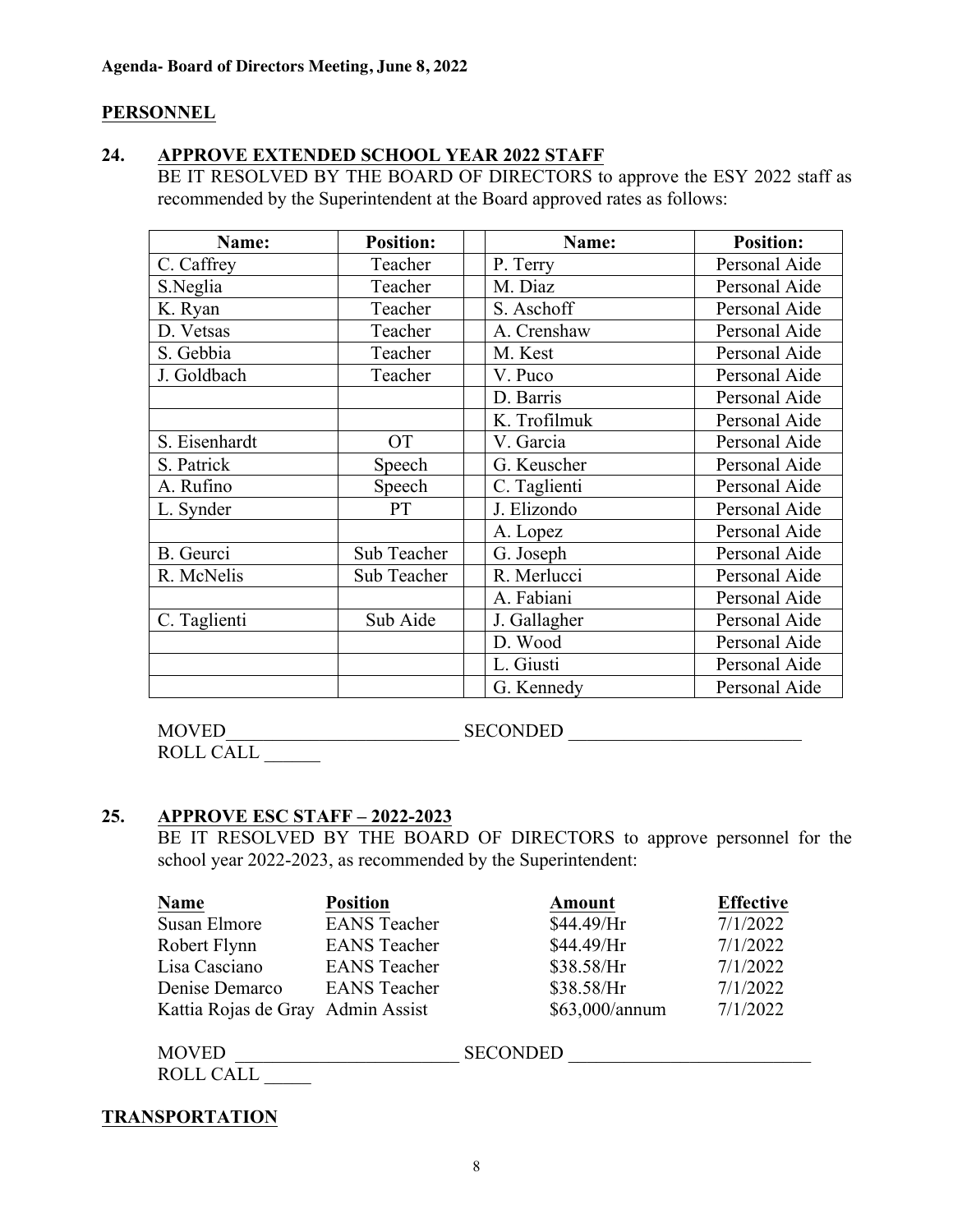#### **26. AWARD OF EMERGENCY AND NEGOTIATED TRANSPORTATION CONTRACTS – 2020/2021 SCHOOL YEAR**

BE IT RESOLVED BY THE BOARD OF DIRECTORS to award the emergency and negotiated transportation contracts for transportation of school pupils for the 2021/2022 school year as per the attached **EXHIBIT AA**

MOVED SECONDED EXAMPLE SECONDED ROLL CALL \_\_\_\_\_

#### **27. APPROVE TRANSPORTATION CONTRACT ADDENDA – 2021/2022 SCHOOL YEAR**

BE IT RESOLVED BY THE BOARD OF DIRECTORS to approve the transportation contract addenda for changes made to routes for the 2021/2022 school year as per the attached **EXHIBIT BB**

 $MOVED$   $\overline{SECONDED}$ ROLL CALL \_\_\_\_\_\_

#### **28. ACCEPT CANCELLATION OF TRANSPORTATION CONTRACTS – 2021/2022 SCHOOL YEAR**

BE IT RESOLVED BY THE BOARD OF DIRECTORS to accept the cancellation of transportation contracts for the 2021/2022 school year as per the attached **EXHIBIT CC**

| <b>MOVED</b>     | <b>SECONDED</b> |
|------------------|-----------------|
| <b>ROLL CALI</b> |                 |

#### **29. AWARD OF TRANSPORTATION CONTRACTS – 2022/2023 SCHOOL YEAR**

BE IT RESOLVED BY THE BOARD OF DIRECTORS to award the transportation contracts based on the bid results of May 19, 2022 to the lowest bidders for transportation of school pupils for the 2022/2023 school year as per the attached **EXHIBIT DD** 

MOVED \_\_\_\_\_\_\_\_\_\_\_\_\_\_\_\_\_\_\_\_\_\_\_\_\_\_\_\_\_\_ SECONDED \_\_\_\_\_\_\_\_\_\_\_\_\_\_\_\_\_\_\_\_\_\_\_\_ ROLL CALL \_\_\_\_\_\_

#### **30. AWARD OF TRANSPORTATION CONTRACTS – 2022/2023 SCHOOL YEAR**

BE IT RESOLVED BY THE BOARD OF DIRECTORS to award the transportation contracts based on the bid results of May 26, 2022 to the lowest bidders for transportation of school pupils for the 2022/2023 school year as per the attached **EXHIBIT EE** 

| <b>MOVED</b>     | <b>SECONDED</b> |
|------------------|-----------------|
| <b>ROLL CALL</b> |                 |

### **31. AWARD OF TRANSPORTATION CONTRACTS – 2022/2023 SCHOOL YEAR**

BE IT RESOLVED BY THE BOARD OF DIRECTORS to award the transportation contracts based on the bid results of June 2, 2022 to the lowest bidders for transportation of school pupils for the 2022/2023 school year as per the attached **EXHIBIT FF**

| <b>MOVED</b>     | SECONDED |
|------------------|----------|
| <b>ROLL CALI</b> |          |